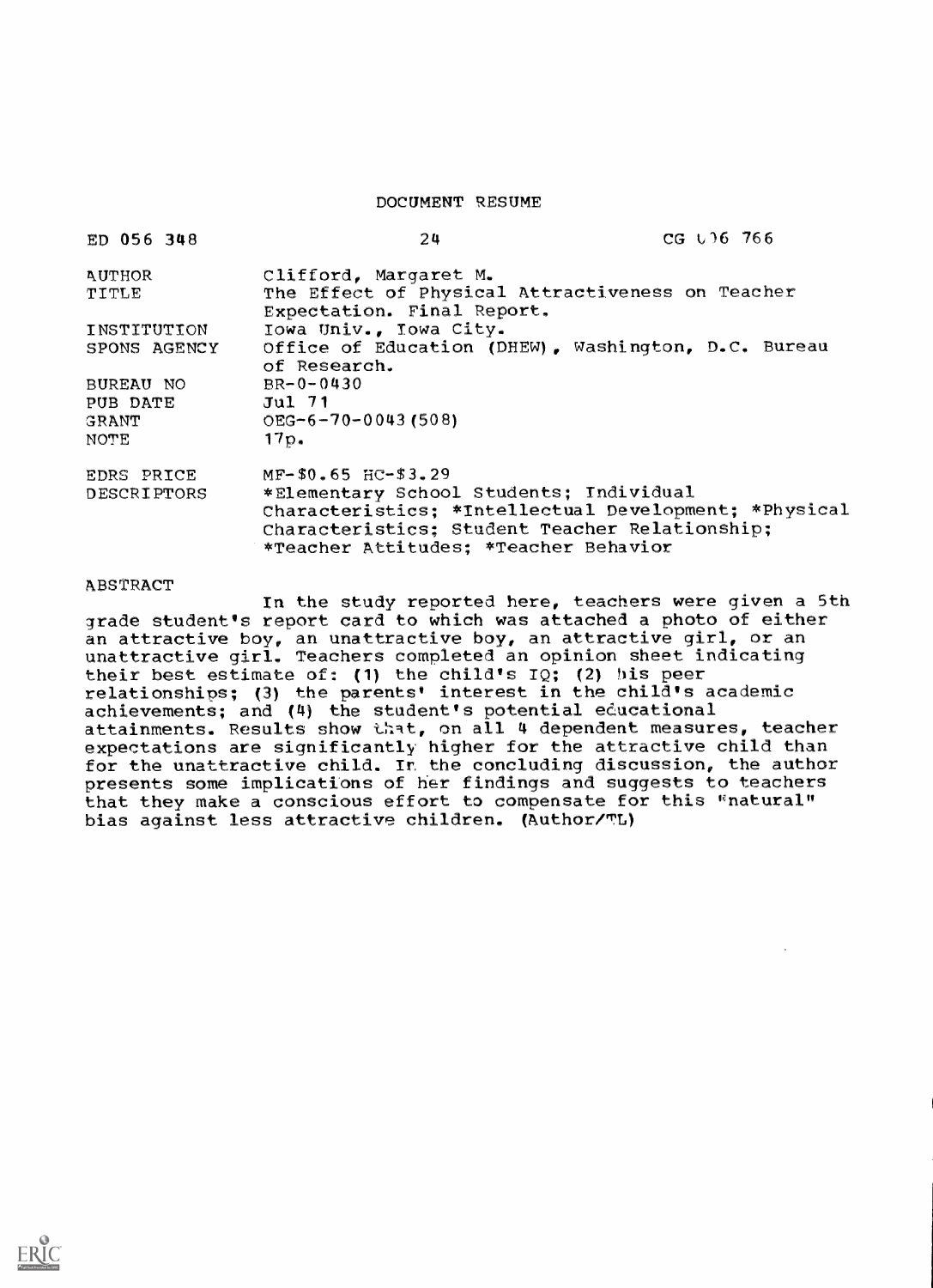$U - C$ 430<br>74.34  $C$ 

ED056348

FINAL REPORT Project No. 0-0430 Grant No. OEG-6-70-0043 (508)

THE EFFECT OF PHYSICAL ATTRACTIVENESS ON TEACHER EXPECTATION

Margaret M. Clifford Department of Educational Psychology University of Iowa Iowa City, Iowa 52240

July 1971

U.S. DEPARTMENT OF HEALTH, EDUCATION, AND WELFARE

> Office of Education Bureau of Research

U.S. DEPARTMENT OF HEALTH EDUCATION & WELFARE OFFICE OF EDUCATION

THIS DOCUMENT HAS BEEN REPRO-DUCED EXACTLY AS RECEIVED FROM THE PERSON OR ORGANIZATION ORIG-INATING IT POINTS OF VIEW OR OPIN-IONS STATED DO NOT NECESSARILY REPRESENT OFFICIAL OFFICE OF EDU-CATION POSITION OR POLICY.

 $\mathbf{1}$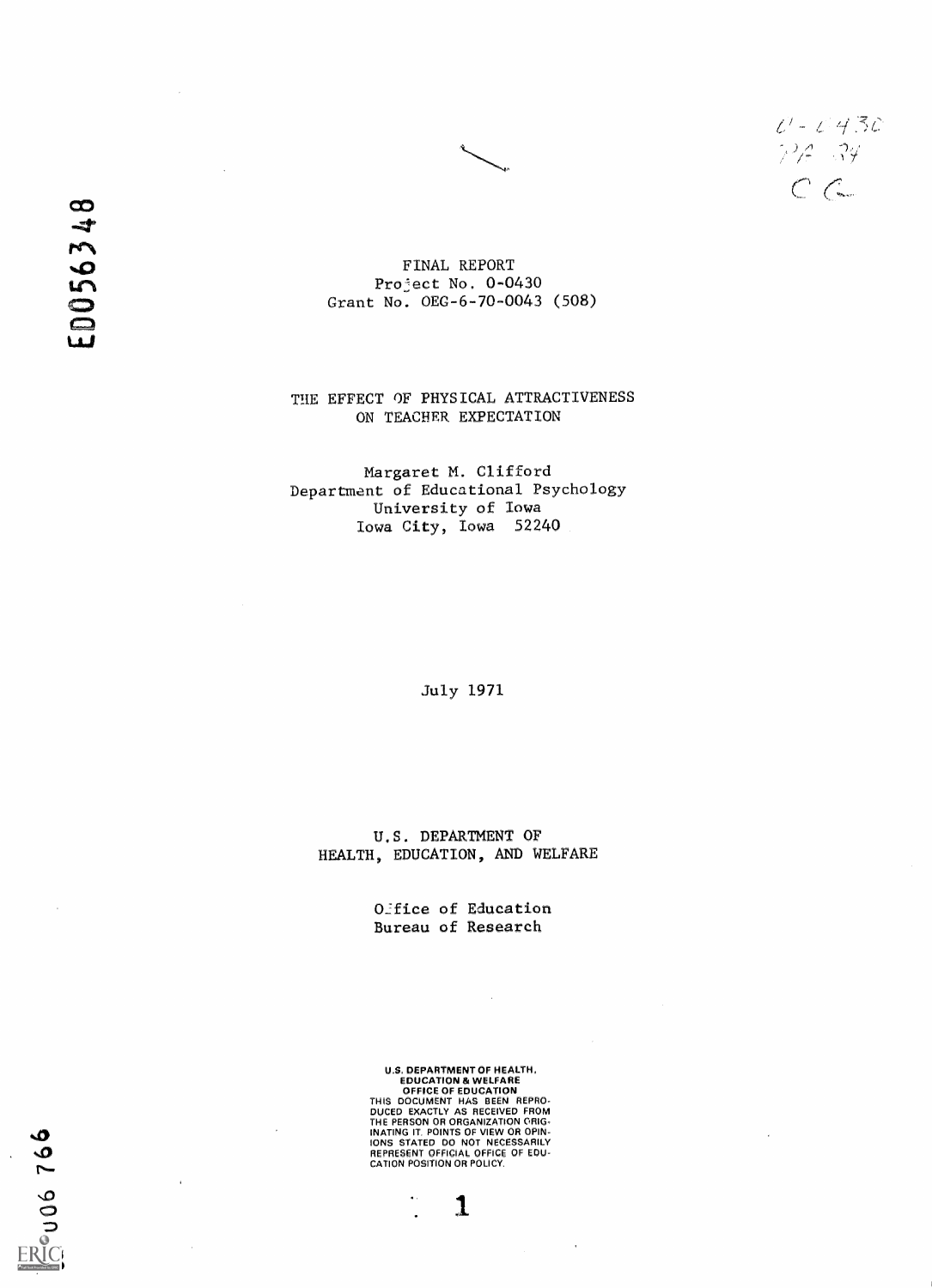## Final Report Project No. 0-0430 Grant No. 6-70-0043 (508)

# THE EFFECT OF PHYSICAL ATTRACTIVENESS ON TEACHER EXPECTATION

Margaret M. Clifford and Elaine Walster<br>University of Iowa University of I

University of Wisconsin

Iowa City, Iowa

July 1971

The research reported herein was performed pursuant to a grant with the Office of Education, U.S. Department of Health, Education, and Welfare. Contractors undertaking such projects under Government sponsorship are encouraged to express freely their professional judgment in the conduct of the project. Points of view or opinions stated do not, therefore, necessarily represent official Office of Education position or policy.

> U.S. DEPARTMENT OF HEALTH, EDUCATION, AND WELFARE

> > Office of Education Bureau of Research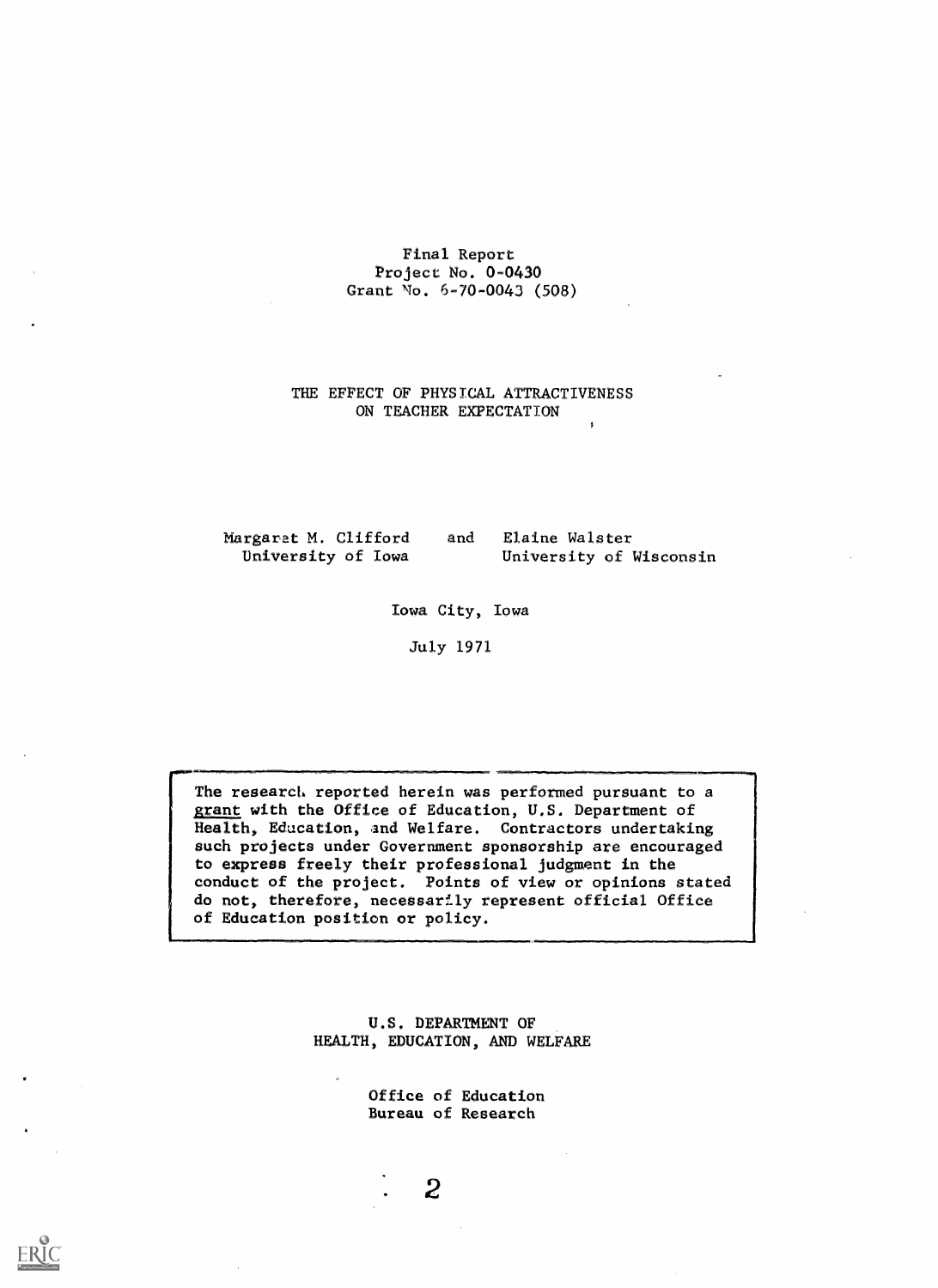## TABLE OF CONTENTS

 $\sim$ 

|--|--|--|--|--|--|--|

 $\mathbf{3}$ 

 $\mathbf{1}$ 

 $\frac{1}{2}$ 

 $\frac{\pi}{2}$ 

 $\frac{1}{2}$ 

ERIC<br>Afull Tax Provided by ERIC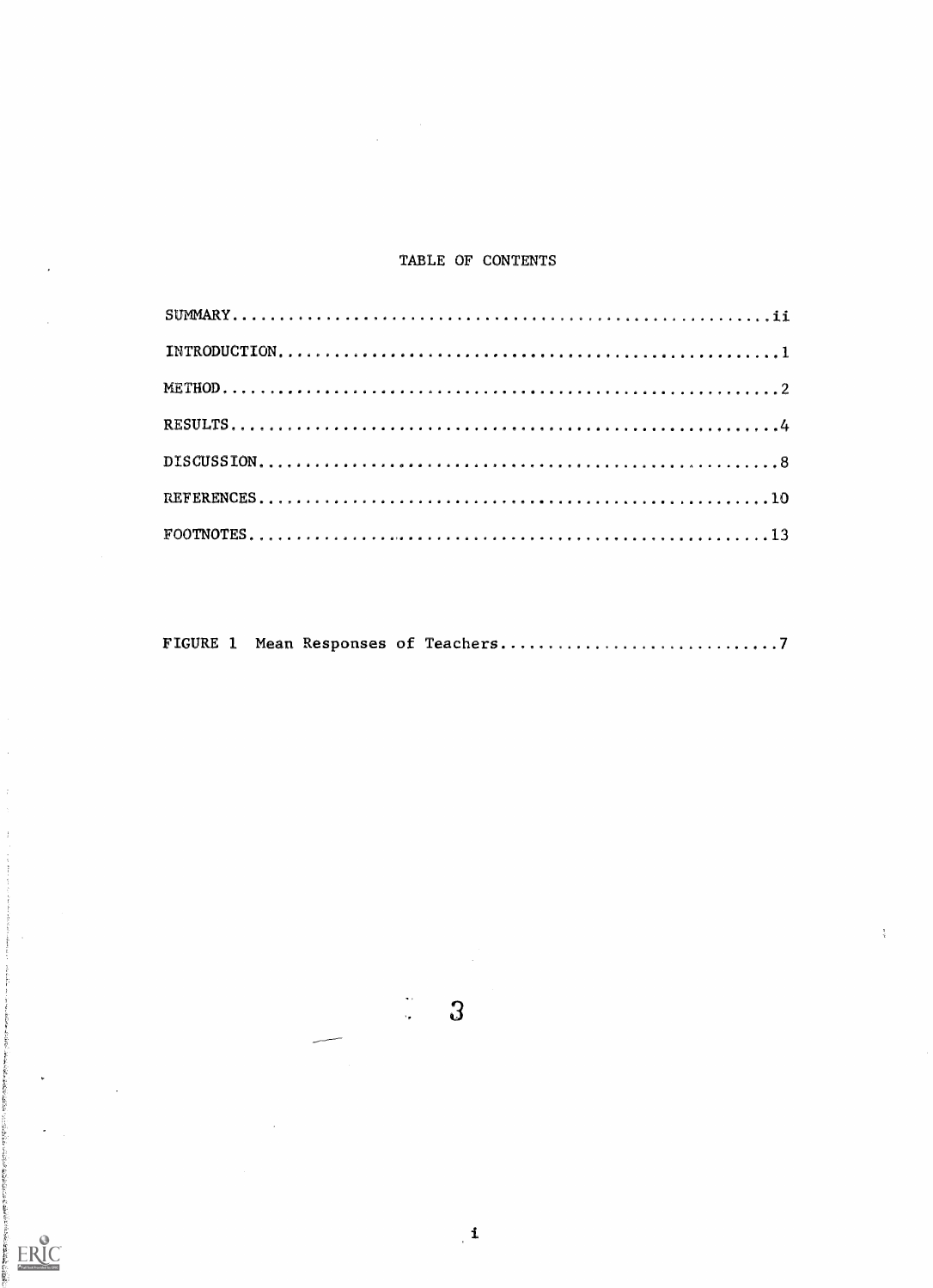### **SUMMARY**

Teachers were given a 5th grade student's report card to which was attached a photo of either an attractive boy, an unattractive boy, an attractive girl or an unattractive girl. The teachers then completed an opinion sheet indicating their best estimate of 1) the child's IQ, 2) his Peer Relationships, 3) the Parents' Interest in the child's academic achievements and 4) the student's Future Educational attainments. The results indicated that on all four dependent measures teacher expectations are significantly higher  $(p < .01)$ for the attractive child than for the unattractive child.

ii

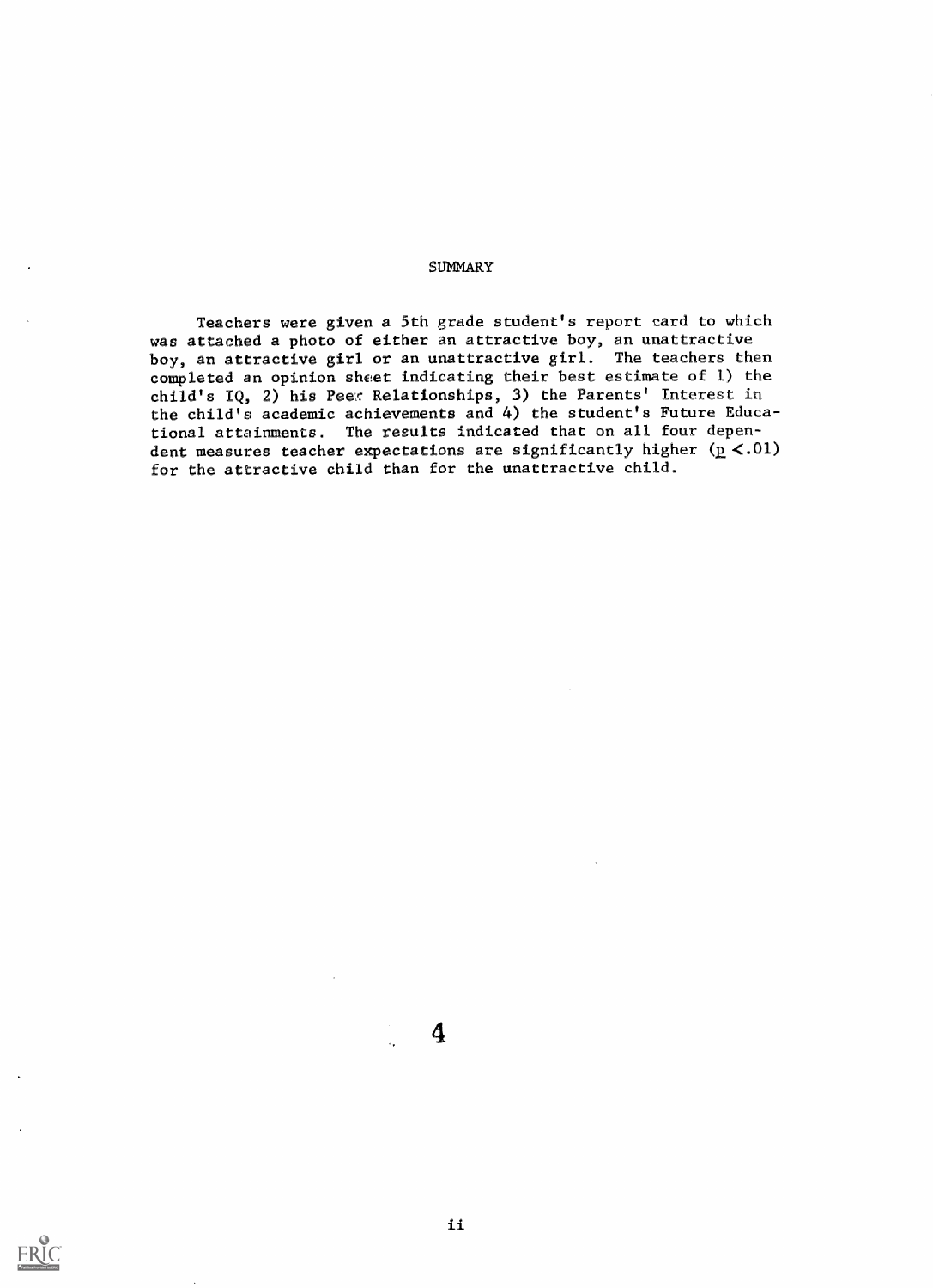#### INTRODUCTION

In 1968, Rosenthal and Jacobson made a startling discovery: they found that a teacher's expectations as to how a child would behave had an enormous impact on how the child did behave. The authors conducted their experiment in a public elementary school ia California. Students in the first through the sixth grades were given a standard IQ test. Teachers were told that this test measured "intellectual blooming." It presumably identified children who were likely to show a marked intellectual "spurt" during the year. The researchers then chose 20% of the children at random, and informed their teachers that their test scores had identified these children as very special children, who would "bloom" within the next year. One year after this deception had occurred, the same IQ test was administered to all children for the second time.

The results revealed that the'teachers' expectations did indeed have an enormous impact on students' performance. The supposed "bloomers" showed far more improvement in IQ than did the other youngsters; gains were especially pronounced for first and second graders who had been labeled "bloomers." What could account for such a phenomenon? Rosenthal speculated that teachers were probably more encouraging and friendly to those children whom they expected to "bloom." Their expectations thus served as a self-fulfilling prophesy.

Critical reviews of this particular study and similar research are available (Barber & Silver, 1968 a & b; Thorndike, 1968 & 1969; Gephart, 1969; Snow, 1969; Fleming & Anttonen, 1971). But the issues being challenged are typically methodology, procedure, and analysis rather than the existence of a relationship between expectations and related behavior.

Social psychologists have repeatedly demonstrated that an individual's first impressions of another person affect his subsequent interactions (Daily, 1952; Newcomb, 1947) and that one's expectations influence one's behavior (Zajonc & Brickman, 1969; Brock & Edelman, 1965; Aronson & Carlsmith, 1962). Educational psychologists have also demonstrated relationships between teacher's attitudes and student performance (Kranz, 1970; Palardy, 1969; Rist, 1970). Given the consistency of these results, it is obvious that the identification of variables which affect early attitude formation is important.

Two of the most common sources of information from which a teacher can form a first impression of a student are a school recora and the child's appearance. This study was designed to examine the latter variable, while holding the former constant. Specifically, our experiment was designed to determine what effect a student's physical attractiveness has on a teacher's expectations of a child's intellectual and social behavior.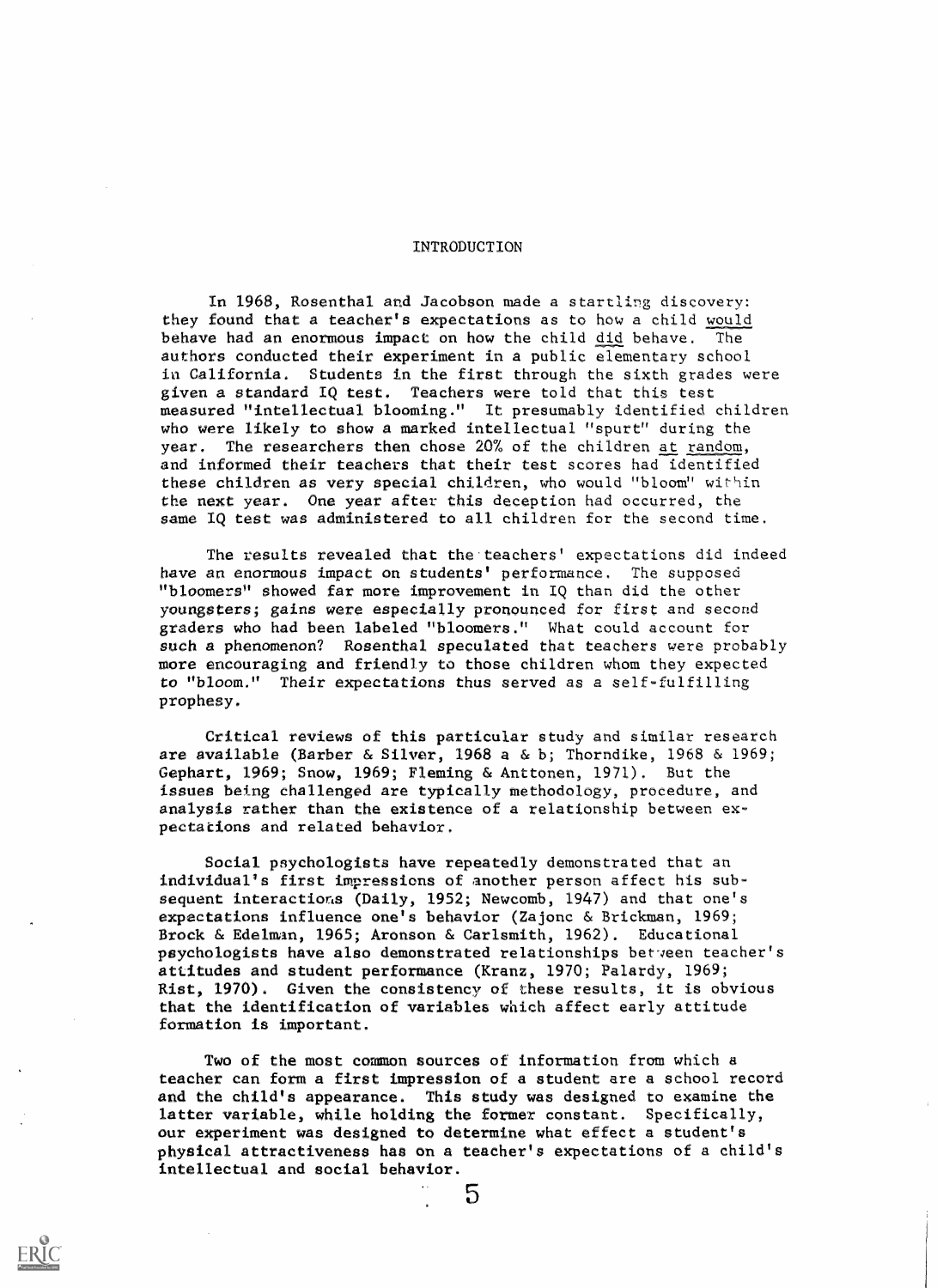## Predictions:

We expected that attractiveness would strongly influence teachers' judgments concerning both the intellectual and social behavior of a child. The more attractive the child, the more biased in his favor we expected teachers to be.

### Overview:

The design required to test our hypotheses is a simple one: teachers should be given a standardized report card and an attached photograph. On the basis of this information, teachers should be asked to state expectations related to the educational and social potential of the student. The attractiveness of the photo would be experimentally varied, The report card should include an assessment of academic performance as well as general social behavior.

#### METHOD

#### Subjects

Five hundred and four elementary principals were selected from the school directory for the state of Missouri. To insure indepen dence of observations and increased generalizability, one principal per district was chosen. More than 80% of the state's districts were represented in the sample.

## Materials

The Student's Summary Record: The first item was a fifth grade student's report card with a photograph attached. This record was scored with an S-U (satisfactory-unsatisfactory) scale and provided a fair amount of information: It itemized tha student's absences during the school year. It reported his grades (during six grading periods) in the content areas of reading, language, arithmetic, social studies, science, art, music, and physical education. Finally, it reported his grades in three personal trait areas (healthful living, personal development, and work habits and attitudes). The report card was filled out for an above average student, who had presumably received a total of  $28$  "S+,"  $34$  "S,"  $4$  "S-," and no "U's."

Photographs: Twenty educators independently rated a collection of school photographs obtained from fifth grade teachers. On the basis of these ratings, twelve photographs were selected--three pictures of attractive boys, three attractive girls, three unattractive boys and three unattractive girls. Twelve different pictures were used to increase the generalizability of any findings. In addition, wa did not wish such extraneous effects which might result from factors such as sex, hair length, chubbiness, and glasses, to be confounded with attractiveness. The wide selection of pictures helped us to avoid this problem.

Opinion Sheet: The opinion sheet consisted of the following four items:

Б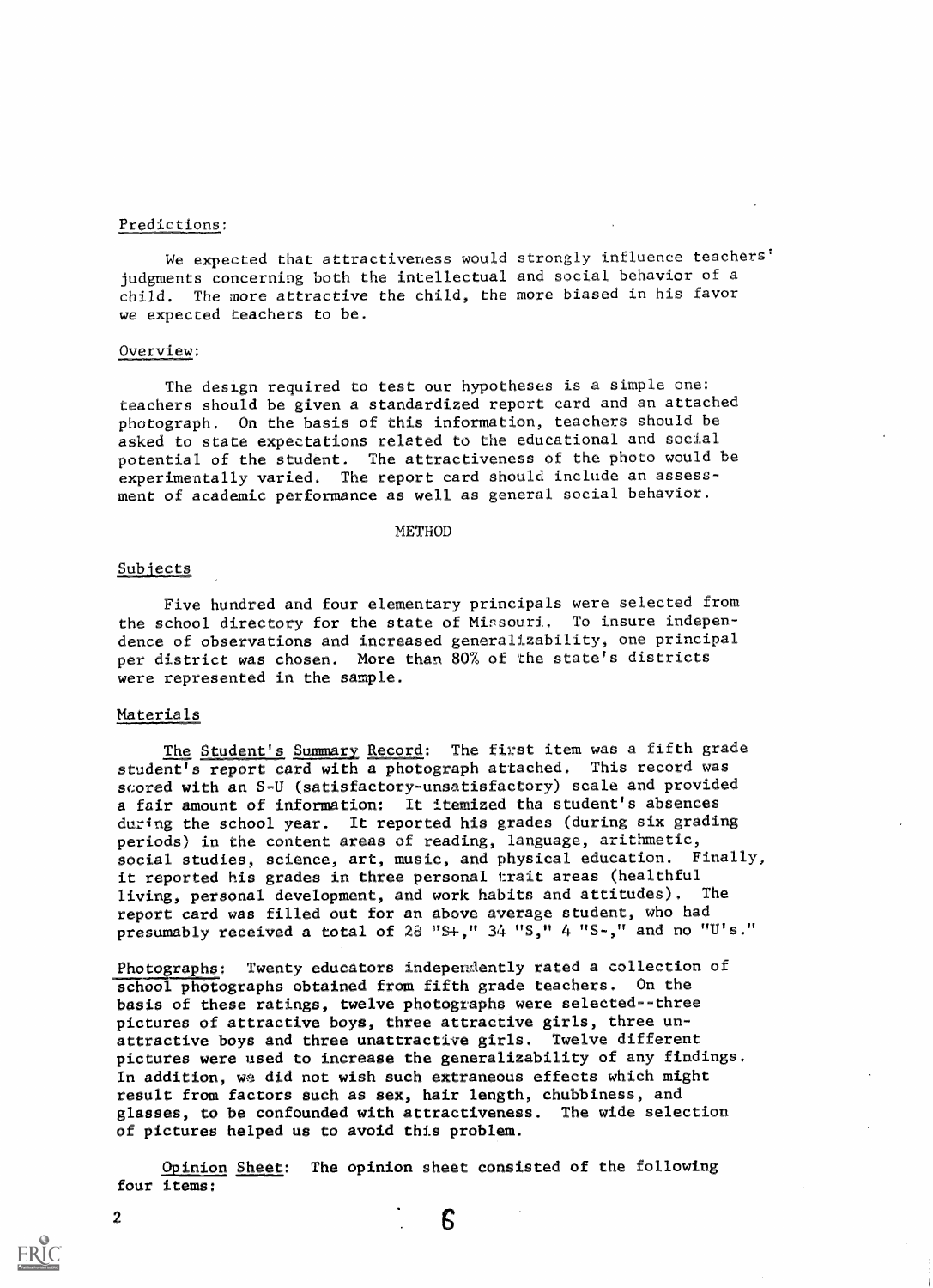1. I would estimate that the child has an IQ of

$$
\begin{array}{cccc}\n\sqrt{96-100} & \sqrt{101-105} & \sqrt{106-110} & \sqrt{111-115} \\
\hline\n\sqrt{116-120} & \sqrt{121-125} & \sqrt{126-130}\n\end{array}
$$

2. I would speculate that the child's social relationships with classmates are:

$$
\sqrt{\phantom{a}}\text{very good } \sqrt{\phantom{a}}\text{good } \sqrt{\phantom{a}}\text{good } \sqrt{\phantom{a}}\text{obay } \sqrt{\phantom{a}}\text{obad } \sqrt{\phantom{a}}\text{very bad }
$$

- 3. I would guess that the parent's attitude toward school is one of
	- strong interest  $\frac{1}{2}$ /moderate interest  $\frac{1}{2}$ /slight interest  $\sqrt{\phantom{a}}$ /slight indifference  $\phantom{a}$ /moderate indifference  $\phantom{a}$ /strong indifference
- 4. I would predict that the student would continue school through
	- $\frac{1}{2}$  yrs. H.S.  $\frac{1}{4}$  yrs. H.S.  $\frac{1}{2}$  yrs. Col.  $\frac{1}{4}$  yrs. Col. (or equiv.) yr. Grad. (*L*/Masters (*L/Ph.D.*) School

At the bottom of the opinion sheet teachers were asked to indicate whether they were male or female. Space was also provided to allow teachers to comment on their reactions to the report card format and the type of information it provided.

Teacher's Letter: The letter to the fifth grade teachers was used primarily to seek their cooperation. It began by questioning the value of school records:

> "How purposeful are permanent record files?" "How revealing are report cards?" "Do they provide information that really helps us understand the pupil as an individual?" All of us educators realize the importance of dealing with students on a one-to-one basis--the importance of establishing a unique, personalized relationship with each child. Does the permanent record file or summary report card facilitate 'getting acquainted'? Can the teacher, confronted with a Lew class of students, use the files to get a 'head start'?...

The letter then explained that in an attempt to answer these questions, we were examining a variety of report card forms used by school systems. The teacher's reactions would guide us in identifying the best forms. Thus, the letter asked teachers to examine the summary sheet of a fifth grade student and estimate as best as they could four important pieces of pupil information: (1) Pupil's IQ; (2) Pupil's social status with peers; (3) Parental attitudes toward school; and (4) Pupil's future educational accomplishments.

 $\overline{\mathbf{3}}$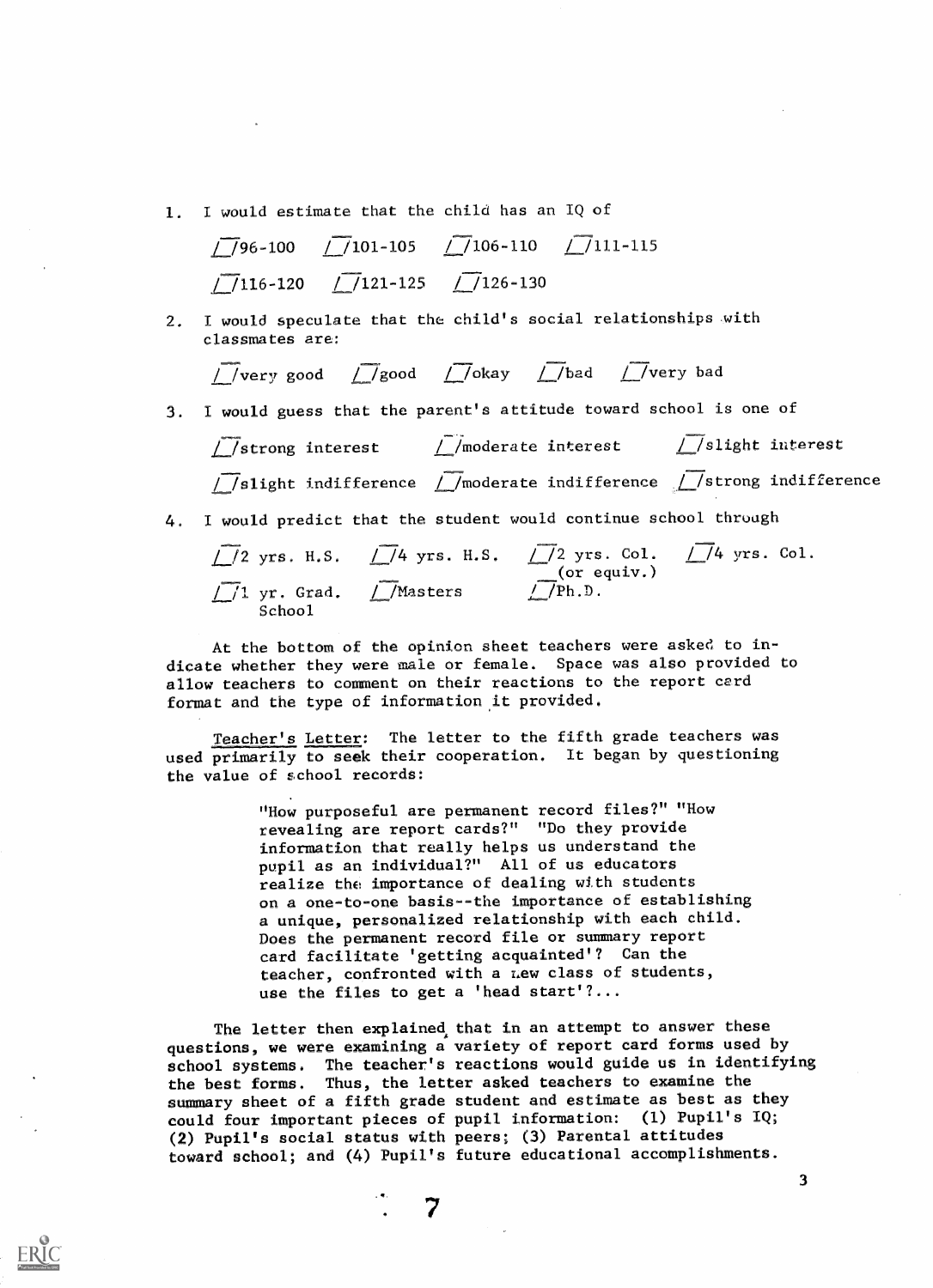#### Procedure

A report card with an attached photo, a copy of the letter to the teacher, and an opinion sheet were mailed to each principal.<sup>2</sup> He was asked to consider the materials and, provided they met his approval, forward them to a fifth grade teacher. (If the school had more than one fifth grade teacher, we specified which one should receive the materials. It was either the individual whose name came first, second, or last alphabetically.)

Within two weeks,  $60\%$  of the teachers had returned their questionnaires. At that time, a follow-up letter and a set of materials, identical to the original set were mailed to each nonrespondent, After another three weeks, data collection was terminated with 441 (877) returns. Of these, 12 were unanswered for the expressed reason that the school did not have a 5th grade and 22 were simply returned without explanation. Another 3 were eliminated because of incomplete responses. (Thus, the analysis was based on 404 responses.)

The Opinion Sheets completed by the teachers were coded the following way:

| $\overline{1Q}$ | Parental Attitudes<br>Toward School         | Child's Educational Child's Social<br>Attainment | Relat'ons              |
|-----------------|---------------------------------------------|--------------------------------------------------|------------------------|
|                 | $1 = 96 - 100$ $1 =$ strong indifference    | $1 = 2$ yrs. H.S. $1 =$ very bad                 |                        |
|                 | $2 = 101 - 105$ $2 = moderate indifference$ | $2 = 4$ yrs. H.S.                                | $2 = bad$              |
|                 | $3 = 106 - 110$ $3 =$ slight indifference   | $3 = 2$ yrs. Col.<br>$($ equiv. $)$              | $3 = okay$             |
|                 | $4 = 111 - 115$ $4 =$ slight interest       | $4 = 4$ yrs. Col.                                | $4 = \text{good}$      |
|                 | $5 = 116 - 120$ $5 = 20$ noderate interest  | $5 = 1$ yr. Grad.<br>School                      | $5 = \text{very good}$ |
|                 | $6 = 121 - 125$ $6 =$ strong interest       | $6 =$ Masters                                    |                        |
| $7 = 126 - 130$ |                                             | $7 = Ph.D.$                                      |                        |

#### RESULTS

An Index of the teacher's evaluation of the child's Educational Potential was constructed by summing the teacher's score on the IQ, Parental interest, and Educational Attainment items. (Possible scores ranged from a low of 3 to a high of 18.) The teacher's evaluation of the Child's Social Relations was taken as our index of the teacher's perception of the child's Social Potential. (Possible scores ranged from 1 to 5.)

From the data summarized in Table 1 it is evident that our prediction is confirmed: attractive children have a big advantage over unattractive ones.

8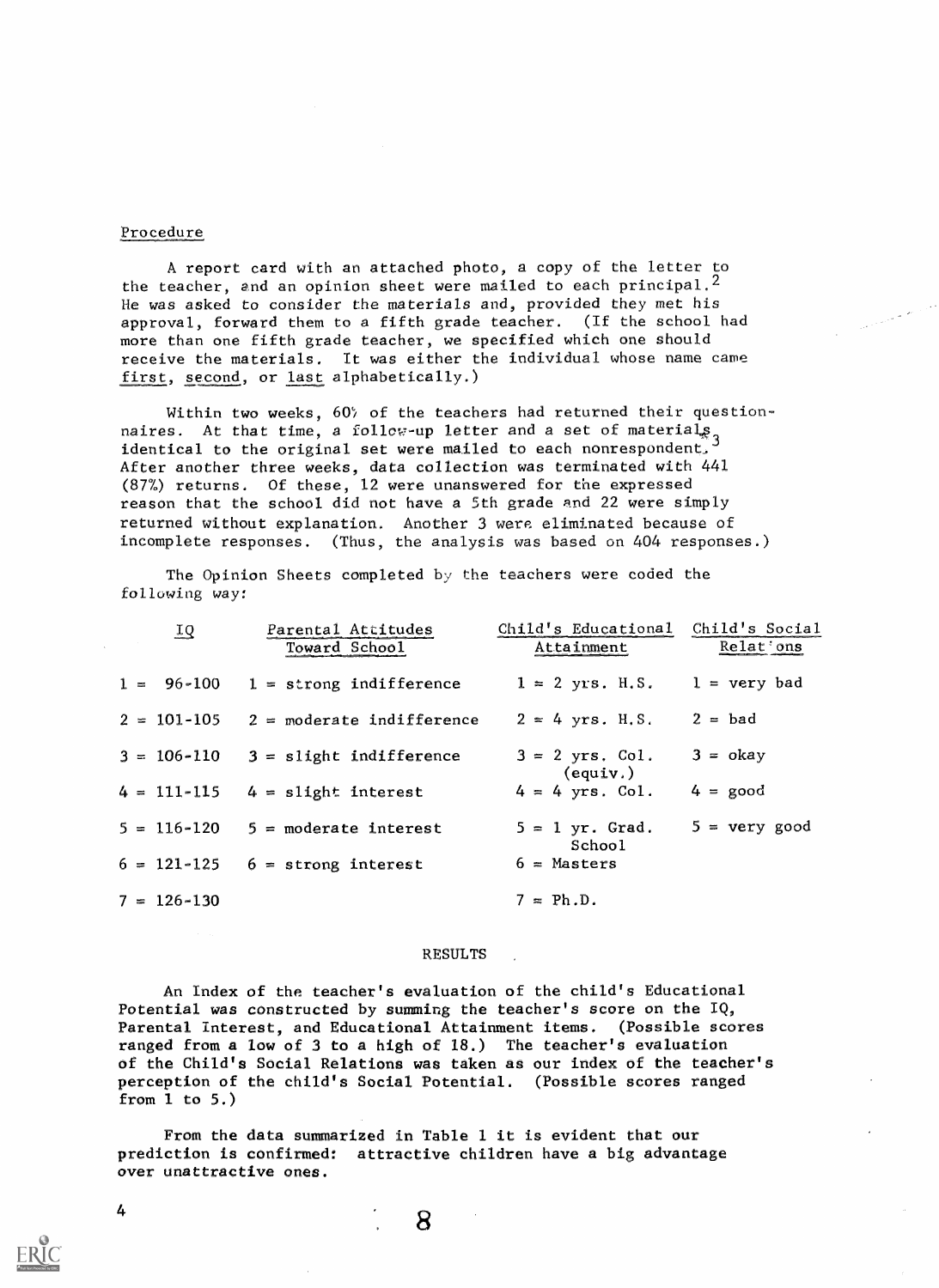## TABLE 1

## Means and Standard Deviations for Each Item On the Opinion Sheet

|                          | Students' Educational Potential <sup>1</sup> |                      |                           | Students' Social<br>Potential |
|--------------------------|----------------------------------------------|----------------------|---------------------------|-------------------------------|
|                          | IQ                                           | Parental<br>Interest | Educational<br>Attainment | Peer<br>Relations             |
| Attractive<br>Students   | 3.33                                         | 4.66                 | 3.06                      | 3.54                          |
| Unattractive<br>Students | 2.98                                         | 4.38                 | 2.65                      | 3.25                          |
| S.D.                     | 1.10                                         | .99                  | .95                       | .73                           |

 $1$ The higher the score, the more Educational and Social Potential the teacher attributes to the child.

A test based on an index consisting of items 1, 3, and 4 (IQ, parent interest, and future education) of the opinion sheet showed that teachers perceive attractive children to have higher educational potential than unattractive children ( $\underline{F}$  for the Index = 19.60, 1/402 df,  $p < .01$ ) An analysis of each item individually indicated that the impact of physical attractiveness was evidenced on each item: IQ<sup>4</sup> ( $\underline{F}$  = 10.53,  $\underline{p}$  <.001), Future education of the child ( $\underline{F}$  = 18.67,  $\underline{p}$ <.001), and Parent Interest in Academic Achievement  $(F = 18.67, p \le .01)$ .

Teachers also expect beautiful children to have far better relations with their peers than do unattractive children  $(F = 15.04,$  $p < .001$ ). In assuming that Beauty breeds popularity, teachers are undoubtedly perceiving reality clearly. A variety of experiments have shown that beauty is an important indicant of how well students will be liked by others (Walster et al., 1966; Brislin & Lewis, 1968; Walster et al., 1971).

## Additional Data Snooping:

 $\tilde{R}$  and  $\tilde{R}$  and  $\tilde{R}$ 

In this experiment, we were primarily interested in the attractiveness main effect on the composite measure of Perceived Educational Potential. Thus, we have limited the formal statistical analysis to a test of this effect. It is well known that very different statistical methods are required (such as Scheffe's.method for multiple comparisons) if one is going to indulge in an examination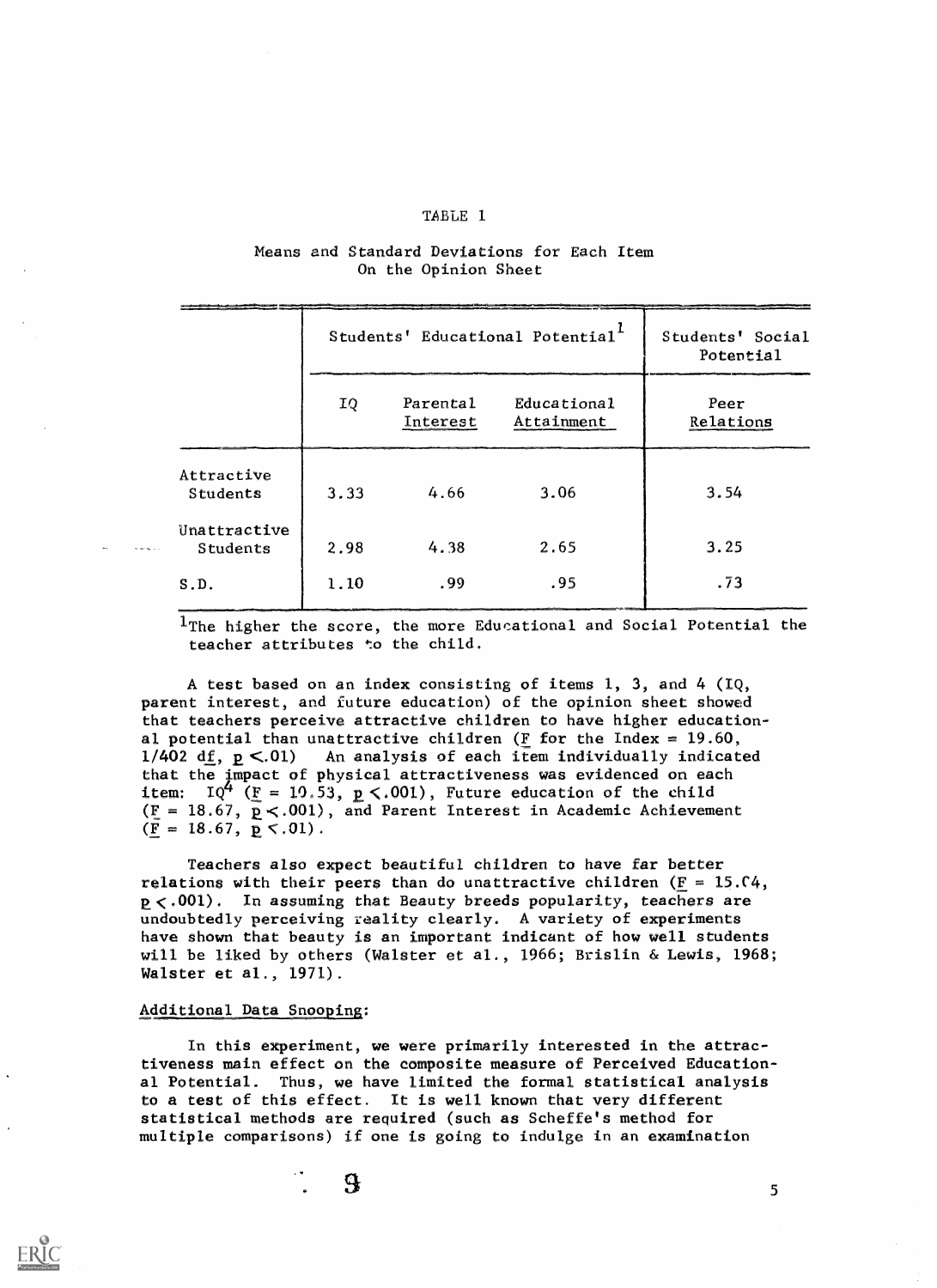$\circ$ : a number of hypotheses in a single experiment. In view of the f.act that this experiment was not designed to investigate additional questions (the test of the four degrees of freedom source containing all the interactions would have required a sample size in excess of 1,400 observations given the authors' constraints on power) the results that follow should be viewed as anecdotal, for the interest of readers who may be contemplating additional work in the area, and definitely not conclusive.

A review of educational literature on sex differences suggested some additional speculations:

1. Although researchers have frequently failed to find significant differences between girls' and boys' IQ's (McNemar, 1942; Havinghurst & Janke, 1944; Hughes, 1953), there is evidence that girls over-achieve more frequently than do boys (Phillips, 1962; Schmuck & Van Egmond, 1965). Therefore, given a standardized report card from which to estimate IQ, it might be speculated that teachers would indicate a higher IQ when the student was said to be a boy than when the individual was said to be a girl. The data do not support this possibility. Sex of child does not affect the teacher's perception of his IQ  $(F = 1.44)$ .

2. On the basis of student ratings, teacher ratings, and behavioral data, boys tend to be more aggressive, more anti-social, and more, negativistic than girls (Tuddenham, 1952; Spach, 1951; Sears, 1961; Feshbach, 1956; Sanford, Adkins, Miller, & Cobb, 1943; Digman, 1963). Thus, one might speculate that teachers would rate girls higher than boys on social relations with peers. Our data suggest that such a trend may exist ( $\underline{F} = 4.80$ , 1 and 396 df). We cannot have any confidence in this posteori "finding" until it is replicated, however.

3. Finally, boys might be expected to attain higher levels in education than girls. That males continue their education longer than females is a statistical fact, is expected by parents (Aberle & Yaegele, 1953), and is insured by discriminatory admission committees (Walster, Cleary, & Clifford, 1971). Thus, teachers might be expected to predict that males are more likely to pursue higher educational degrees than females. There is, however, no evidence that the child's sex did influence teachers' expectations ( $E = .95$ ) with respect to future education. Figure 1 presents graphically he differences in teachers' expectations for attractive and unattractive boys and girls

 $\frac{1}{2}$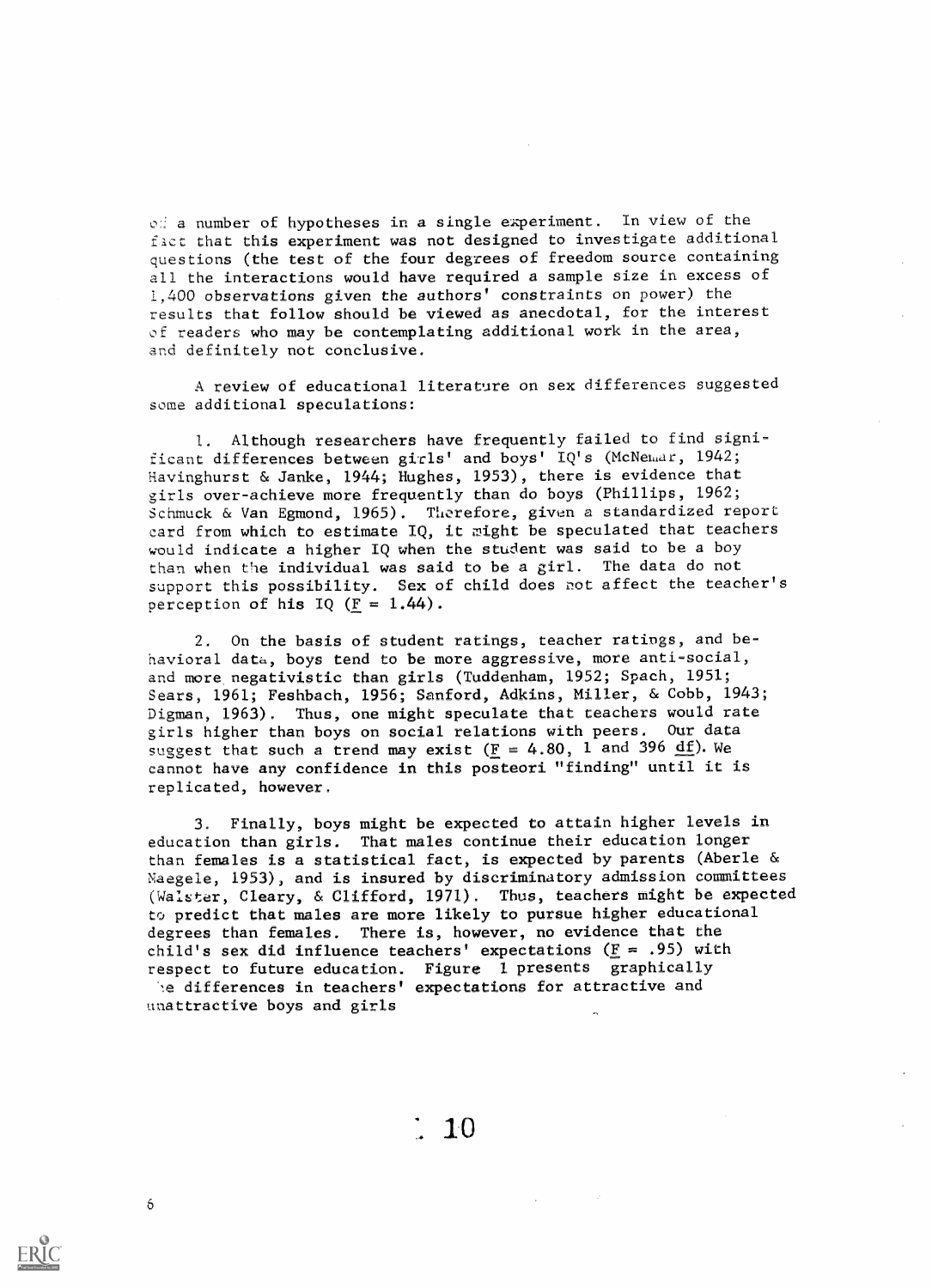

 $ERIC$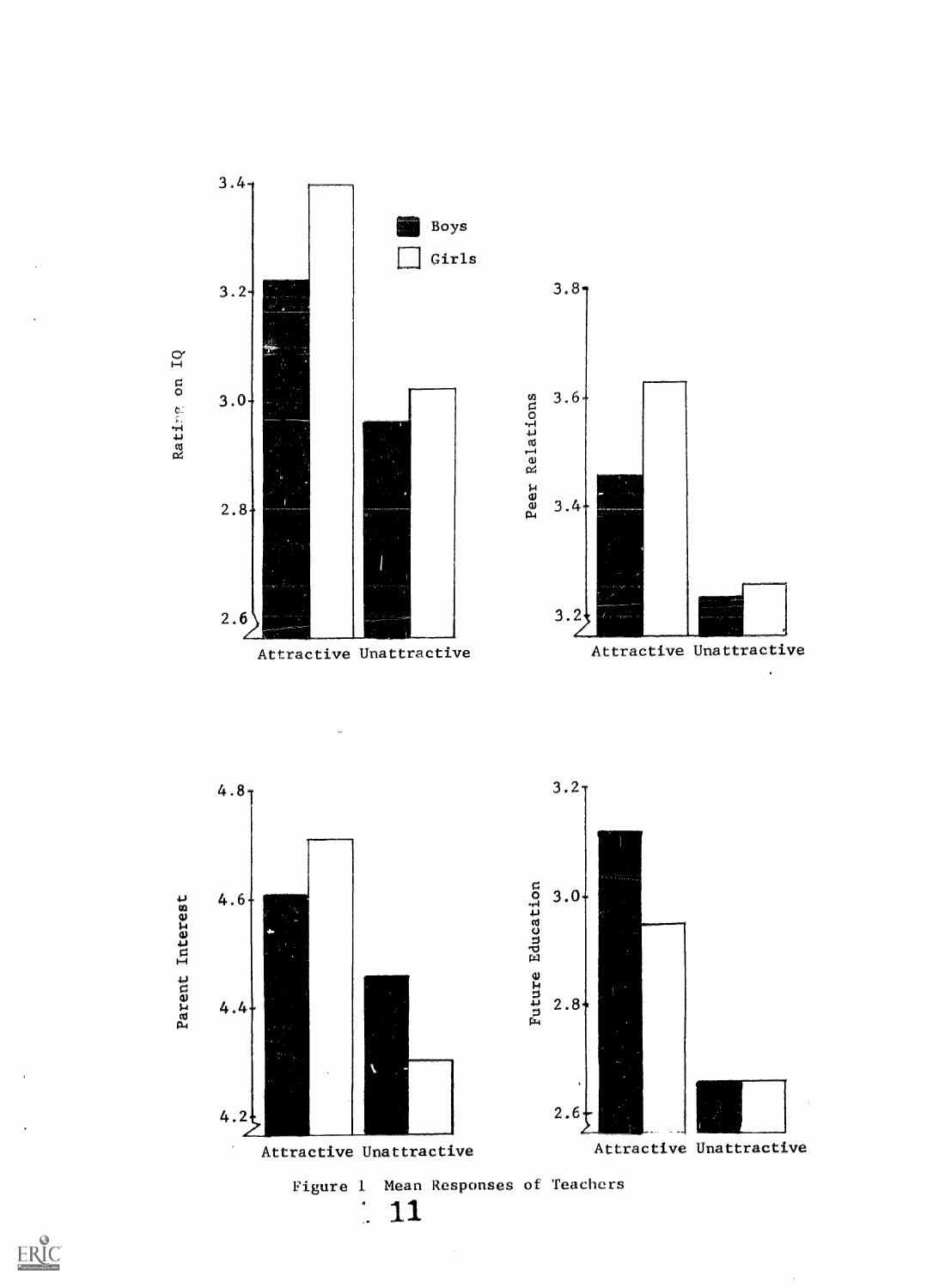4. There is little evidence from which to predict teacher ratings on parent interest. One might speculate that girls, because of their over-achievement tendencies, solicit greater parental concern and satisfaction. On the other hand, if indeed higher education is considered more vital for boys, parent interest in early academic achievement could be expected to be higher for boys than for girls. There seems to be little basis on which to make a sex prediction for this dependent variable. And indeed, our data provides no evidence that the child's sex influenced teachers' expectations for parent interest  $(E = .99)$ .

The reader might wonder whether the child's attractiveness interacted either with the Sex of the teacher 'cing the ratings or the Sex of the child who was being rated. une might ask for example, whether beauty was more important in shaping teachers' expectations about girls than about boys. Or one might wonder whether teachers were especially impressed by the appearance of children of the opposite sex. The analyses we set up were not designed to answer these questions. (We made no prediction concerning these interactions.) For the reader's interest, however, we re-ran our analyses--in order to determine whether these interactions were trivially or importantly different from zero. They were not. Regardless of whether the teacher was male or female, and regardless of whether the pupil was a boy or girl, the physical attractiveness had an equally strong effect on his teacher's reactions to him.

#### DISCUSSION

There is little question that the physical appearance of a student affects a teacher's expectations. Confirmation of this was found not only in the data we analyzed but also in comments made by teachers at the bottom of their opinion sheet:

> This boy appears to be slightly sullen in picture. I realize not too much can be established by a picture--I would feel that the boy is not as good a student as the report card indicates.

I found myself judging much on the photo when I wasn't too sure of my answer.

The child's "clean-cut" look influenced my opinion on number  $1/(i.e., 10/$ .

On the other hand, there was one teacher who implied that the photo was a totally useless piece of information:

> I can tell about as much from the picture as from the report, which is next to nothing.

Her responses on the four items, however, were definitely in accord with the means for the unattractive male--the photo attached to the report card she evaluated.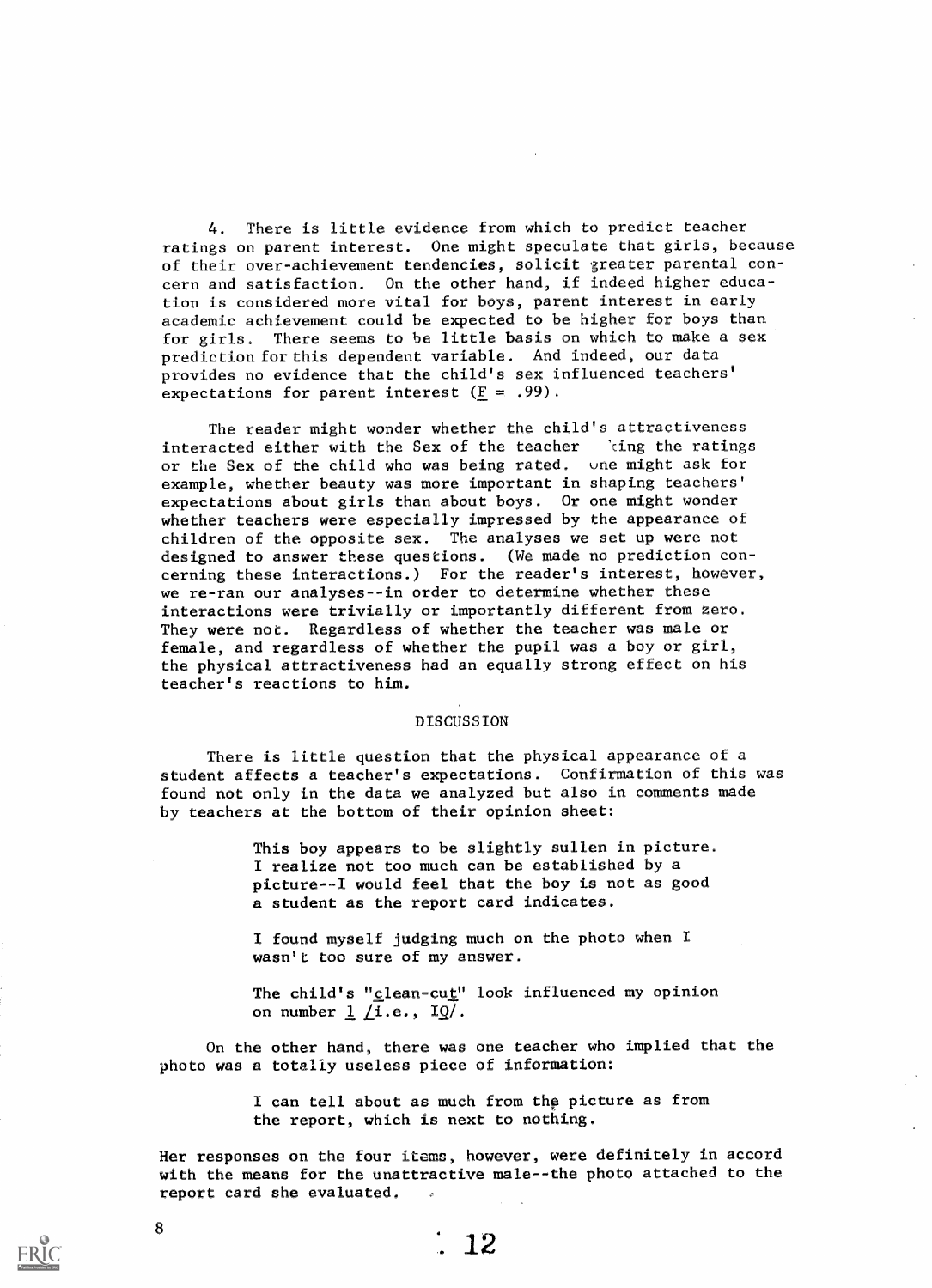Some teachers carefully justified their responses on the basis of the changes in the child's grades over the six marking periods. One individual who gave a low rating (a score of 2) on parent attitude commented,

> Her /the child's/ general attitude, shown by check marks, indicates parental neglect of these same habits at home.

Another teacher, who rated a child high (a score of 5) on this same item focused on the final grading period and explained,

> If the child's grades hadn't improved in the 6th mark period, I would be inclined to say that her parents were indifferent.

The first of these two raters was evaluating an unattractive girl, while the second teacher was evaluating an attractive girl.

With the increasing concern for the multiplicity of factors which affect the child's scholastic performance, studies such as this which suggest sources of bias are tmportant. Educators, as well as parents will want to be sensitive to the unusual impact a child's attractiveness has on the way he will be treated by others. Unlike such biasing factors as race or SES, many of the variables which contribute to physical attractiveness can probably be manipulated with relatively little difficulty. But where the parent and/or child are unable or unwilling to control attractiveness, teachers will want to make certain that the child's physical features do not operate as an unwarranted detriment to his intellectual development.

Since the unattractive child is likely to be continually discriminated against in daily life, teachers may wish to provide him with some compensating attention. By recognizing that their natural instincts may well incline them to expect more from the beautiful child and to treat him with special respect, teachers may wish to make a conscious effort to accord the unattractive child the attention and respect of which he is all too often deprived.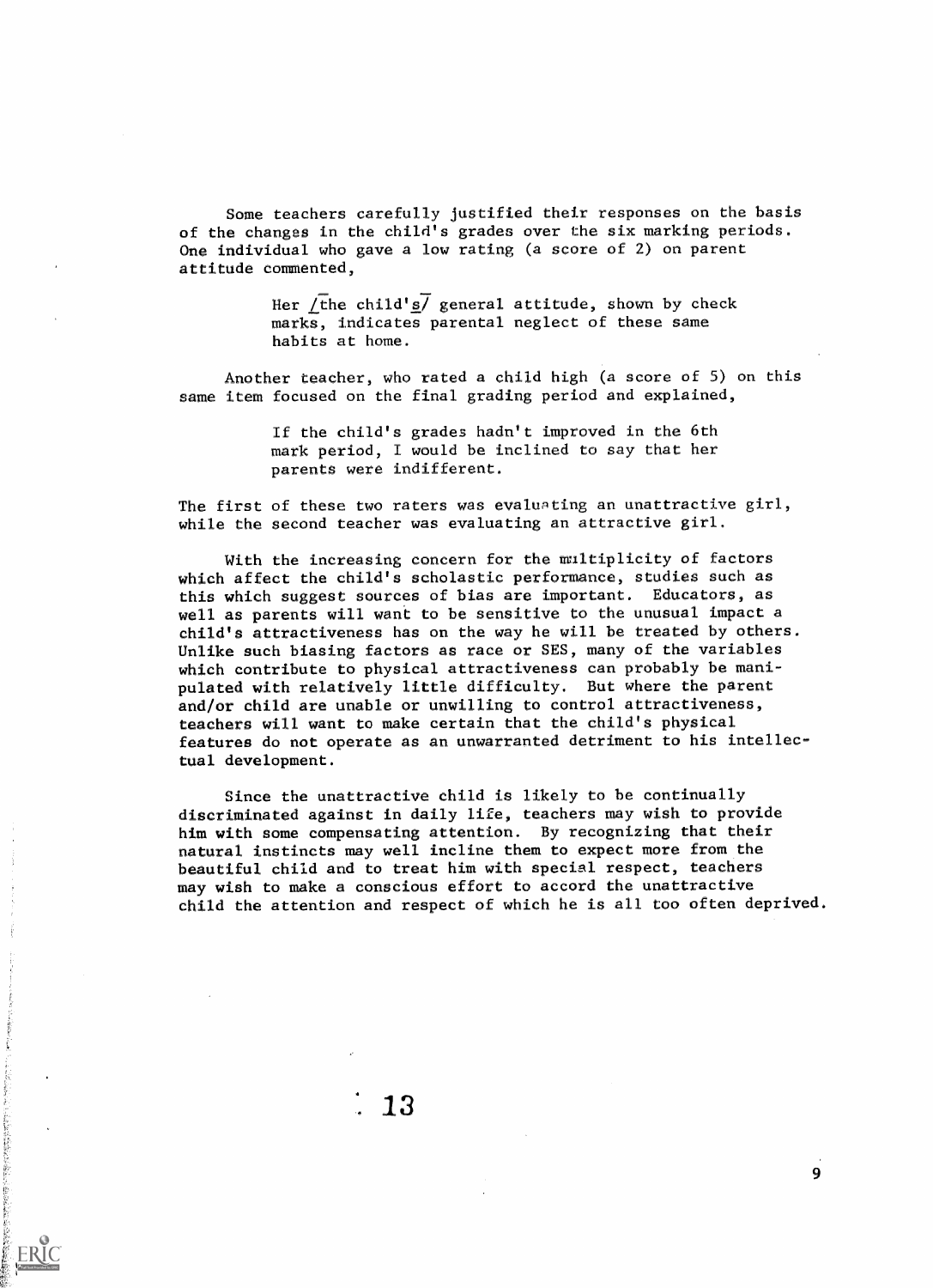#### REFERENCES

- Aberle, D. F. & Naegele, K. D. Middle-class fathers' occupational role and attitudes toward children. American Journal of Orthopsyehiatry, 1952, 22, 366-378.
- Aronson, E. & Carlsmith, J. M. Performance expectancy as a determinant of actual performance. Journal of Abnormal and Social Psychology, 1962, 65, 179-182.
- Barber, T. X. & Silver, M. J. Fact, fiction, and the experimenter bias effect. Psychological Bulletin, 1968a, 70, 1-29.
- Barber, T. X. & Silver, M. J. Pitfalls in data analysis and interpretation: A reply to Rosenthal. Psychological Bulletin, 1968b, 70, 48-62.
- Brislin, R. W. and Lewis, S. A. Dating and physical attractiveness: A replication. Psychological Reports, 1968, 22, 976.
- Brock, T. C., Edelman, S. K., Edwards, D. C., & Schuck, J. R. Seven studies of performance expectancy as a determinant of actual performance. Journal of Experimental Social Psychology, 1965,  $1, 295 - 310.$
- Dailey, D. A. The effects of premature conclusion upon the acquisition of understanding of a person. Journal of Psychology, 1952,  $33$ , 133-152.
- Digman, J. M. Principal dimensions of child personality as inferred from teacher's judgments. Child Development, 1963, 34, 43-60.
- Feshbach, S. The catharsis hypothesis and some consequences of interaction with aggressive and neutral play objects. Journal of Personality, 1956,  $2/$ , 449-462.
- Fleming, E. S. & Anttonen, R. G. Teacher expectancy or My fair lady. American Educational Research Journal, 1971, 8, 241-252.
- Gephart, W. J. & Antonoplos, D. P. The effects of expectancy and other research-biasing factors. Phi Delta Kappan, 1969, 50, 579-583.
- Havinghurst, R. J. & Janke, L. L. Relations between ability and social status in a midwestern community I: 10 year old children. Journal of Educational Psychology, 1944, 35, 357-368.
- Hughes, M. C. Sex differences in reading achievement in the elementary grades. Supplementary Educational Monograph, 1953, No. 77, 102-106.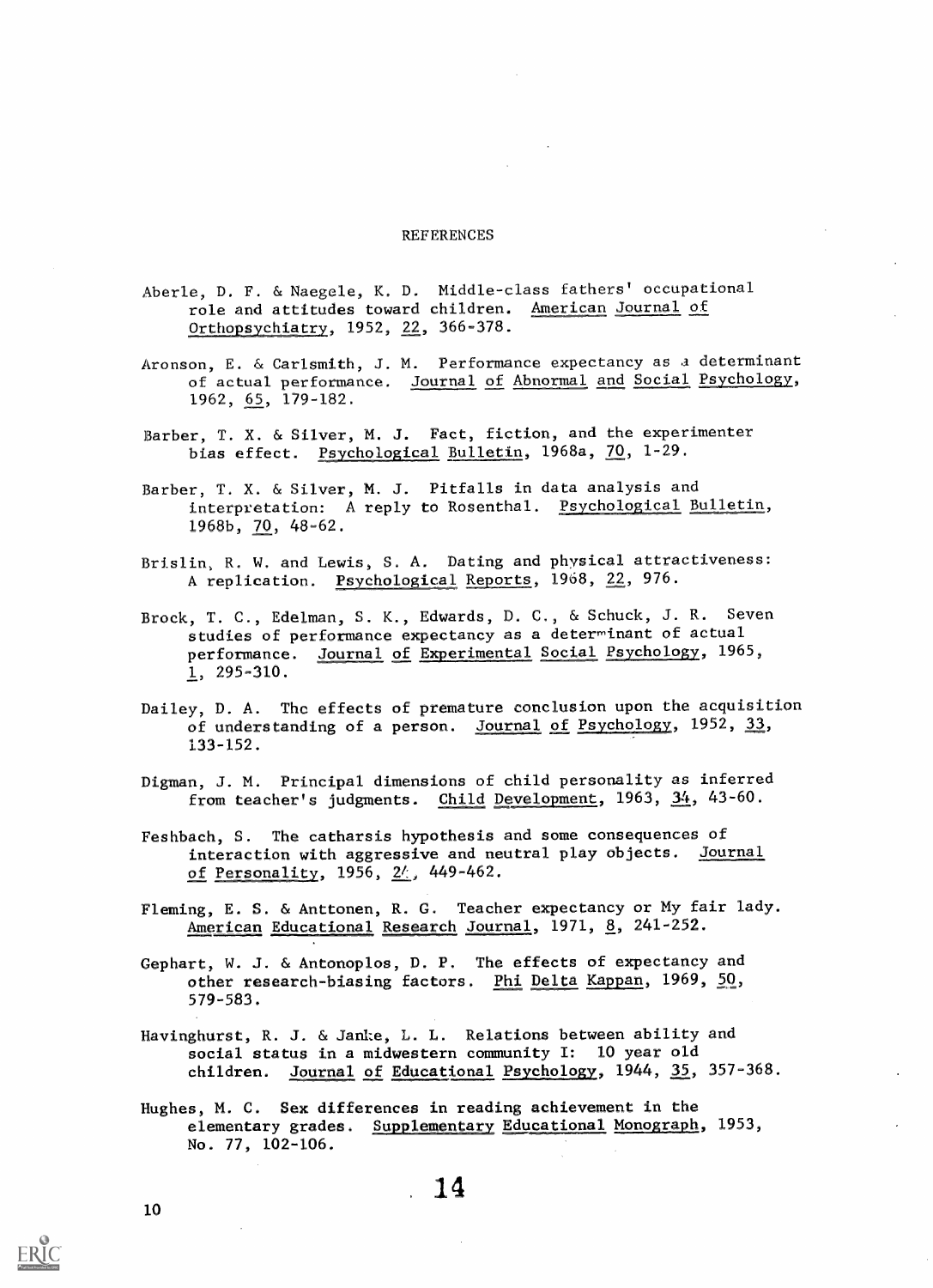Kranz, P. L. (et al.) The relationship between teacher perception of pupils and teacher behavior toward those pupils. Paper presented at AERA meeting, Minneapolis, 1970.

McNemar, Q. The revision of the Stanford-Binet scale: An analysis of the standardization data. Boston: Houghton Mifflin, 1942.

Newcomb, T. M. Autistic hostility and social reality. Human Relations,  $1947, 1, 69-86.$ 

Palardy, J. M. What teachers believe--What children achieve.  $F$ lementary School Journal, 1969, 168-169, 370-374.

Phillips, B. N. Sex, social class, and anxiety as sources of variation in school achievement. Journal of Educational Psychology, 1962, 53, 316-322.

Rist, R. C. Student social class and teacher expectations: The self-fulfilling prophecy in ghetto education. Harvard Educational Review, 1970, 40, 411-451.

Rosenthal, R. & Jacobson, L. Pygmalion in the classroom. New York: Holt, Rinehart and Winston, 1968.

Sanford, R. N., Adkins, M., Miller, R. B., & Cobb, E. A. Physique, personality, and scholarship. Monograph of the Society for Research in Child Development, 1943, 8 (1).

Schmuck, R. & Van Egmond, E. Sex differences in the relationship of interpersonal perceptions to academic performance. Psychology in the Schools,  $1965$ ,  $2$ ,  $32-40$ .

Sears, R. R. Relation of early socialization experiences to aggression in middle childhood. Journal of Abnormal and Social Psychology, 1961, 63, 466-492.

Snow, R. E. Unfinished Pygmalion. Contemporary Psychology, 1969, 14, 197-199.

Spache, G. Sex differences in the Rosenzweig P-F study, childrens form. Journal of Clinical Psychology,  $1951, 1$ , 235-238.

Thorndike, R. L. Review of Robert Rosenthal and Lenore jacobson, Pygmalion in the classroom. American Educational Research Journal, 1968, 5, 708-711.

Thorndike, R. L. But you have to know how to tell time. American Educational Research Journal, 1969, 6, 692.

Tuddenham, R. D. Studies in reputation: Sex and grade differences in school children's evaluations of their peers. Fsychology Monographs, 1952, No. 333, 1-39.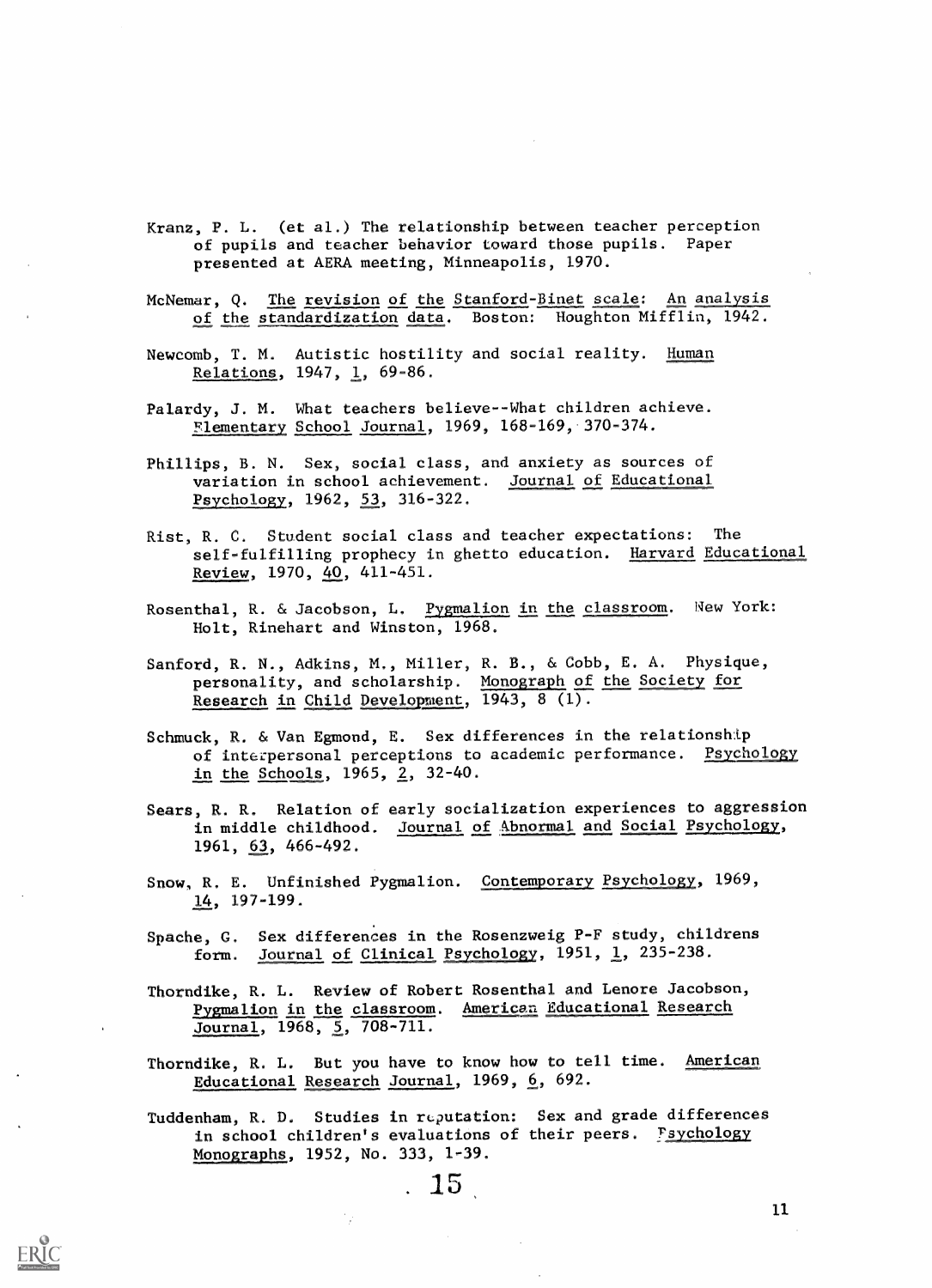- Walster, E., Cleary, T. A., & Clifford, M. M. The effect of race and sex on college admission. Sociology of Education, 1971, 44, 237-244.
- Waicter, C. W., & Cleary, T. A. Statisti-al significance as a decision rule. In E. F. Borgatta and G. W. Bohrnstedt (Eds.) Sociological Methodology: 1970. San Francisco: Jossey-Bass, 1970, 246-254.
- Walster, E., Aronson, V., Abrahams, D., & Rottman, L. Importance of physical attractiveness in dating behavior. Journal of Persona- $1$ ity and Social Psychology, 1966, 4, 508-516.
- Walster, E., Walster, G. W., & Berscheid, E. The efficacy of playing hard-to-get. Journal of Experimental Education, 1971, 39, 73-77.

 $ERIC$